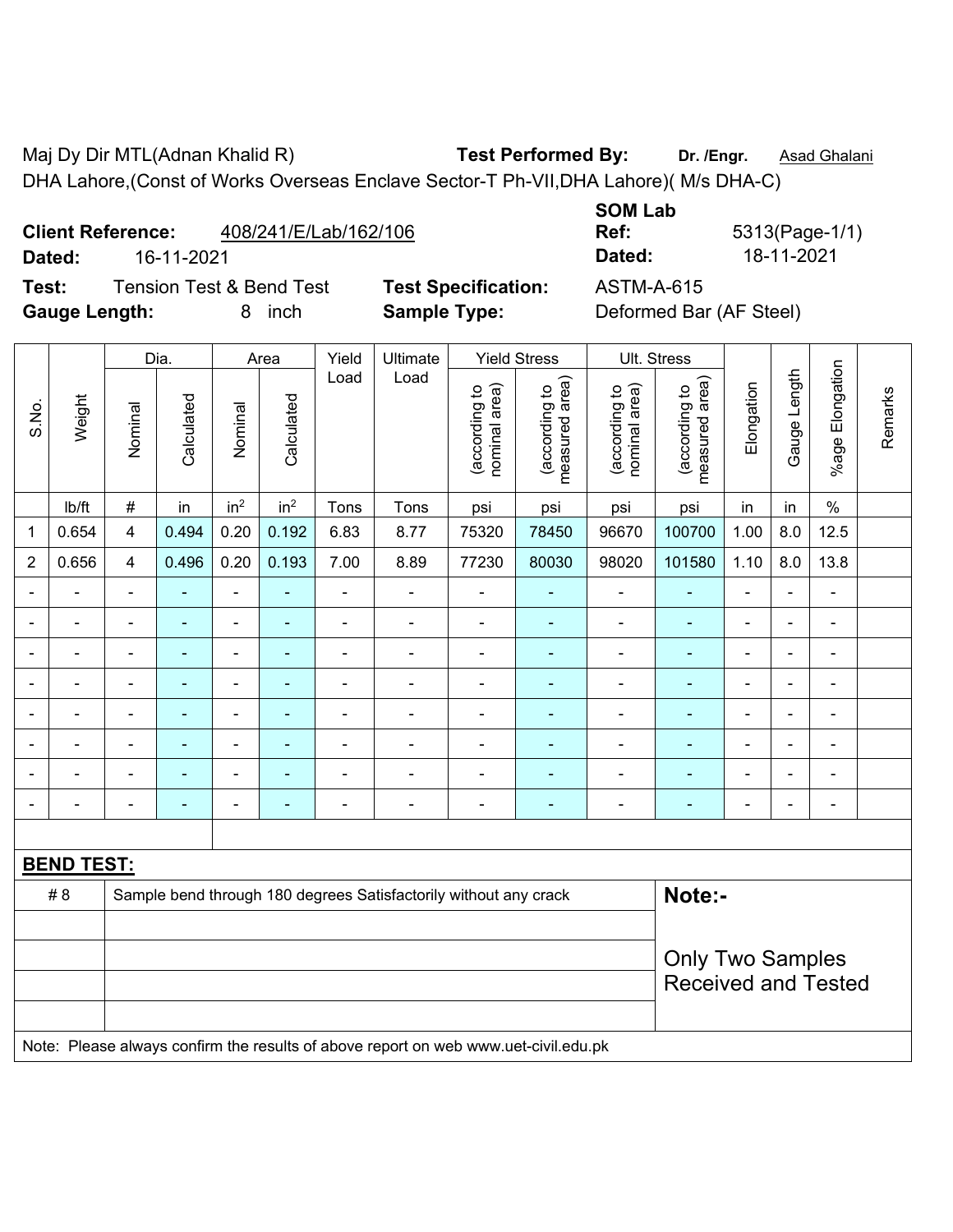Engr. Khalid Khan Baloch **Test Performed By: Dr. /Engr.** Asad Ghalani MetroplanAsian JV, Site Office,MCH Attock

**SOM Lab** 

Steel)

Deformed Bar ( AF

**Ref:** 5314(Page-1/1)

**Client Reference:** MetroplanAsianJV-MCH/Lab-RE-2021-005 **Dated:** 28-10-2021 **Dated:** 18-11-2021

**Test:** Tension Test & Bend Test **Test Specification:** ASTM-A-615

**Gauge Length:** 8 inch **Sample Type:** 

Dia. | Area | Yield | Ultimate | Yield Stress | Ult. Stress %age Elongation %age Elongation Gauge Length Load Load Gauge Length (according to<br>measured area) measured area) (according to<br>measured area) measured area) (according to<br>nominal area) (according to<br>nominal area) nominal area) nominal area) Elongation Elongation (according to (according to (according to (according to Remarks Remarks **Calculated Calculated** Weight S.No. Calculated Calculated Nominal Nominal Nominal Nominal | lb/ft | # | in | in<sup>2</sup> | in<sup>2</sup> | Tons | Tons | psi | psi | psi | psi | in | in | % 1 | 1.524 | 6 | 0.755 | 0.44 | 0.448 | 14.70 | 20.15 | 73680 | 72370 | 101020 | 99210 | 1.50 | 8.0 | 18.8 2 | 1.465 | 6 | 0.741 | 0.44 | 0.431 | 14.65 | 20.00 | 73430 | 74960 | 100250 | 102340 | 1.30 | 8.0 | 16.3 3 | 1.041 | 5 | 0.624 | 0.31 | 0.306 | 9.50 | 13.37 | 67590 | 68480 | 95150 | 96390 | 1.40 | 8.0 | 17.5 4 | 1.052 | 5 | 0.627 | 0.31 | 0.309 | 9.33 | 13.32 | 66360 | 66570 | 94790 | 95090 | 1.30 | 8.0 | 16.3 5 | 0.662 | 4 | 0.498 | 0.20 | 0.195 | 5.83 | 8.66 | 64300 | 65950 | 95550 | 98000 | 1.30 | 8.0 | 16.3 6 | 0.669 | 4 | 0.501 | 0.20 | 0.197 | 5.81 | 8.69 | 64080 | 65050 | 95770 | 97230 | 1.10 | 8.0 | 13.8 - - - - - - - - - - - - - - - - - - - - - - - - - - - - - - - - - - - - - - - - - - - - - - - - - - - - - - - - - - - - **BEND TEST:**  # 6 Sample bend through 180 degrees Satisfactorily without any crack **Note:- Note:**  $\# 5$  Sample bend through 180 degrees Satisfactorily without any crack #4 Sample bend through 180 degrees Satisfactorily without any crack Only Nine Samples Received and Tested

Note: Please always confirm the results of above report on web www.uet-civil.edu.pk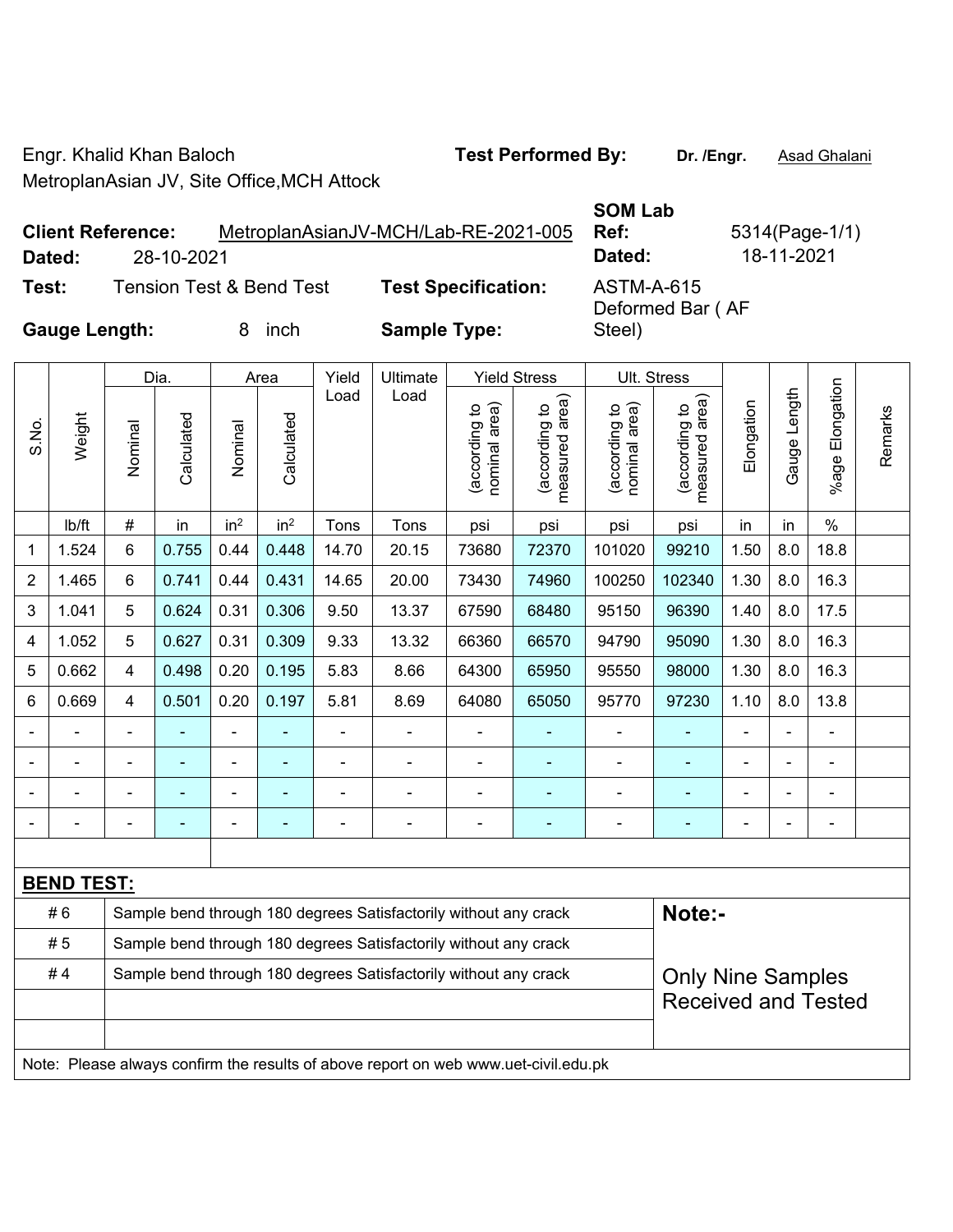Sub Divisional Officer **Test Performed By:** Dr. /Engr. **Asad Ghalani** 

HSD,(Cons.of New Carpet Rd Sewerage and St. Lights From RasoolNagar towards Miragpura SKP **SOM Lab** 

|                      | <b>Client Reference:</b> | 354/SKP                             |                            | <b>SOM LAD</b><br>Ref:            | 5315(Page-1/1) |
|----------------------|--------------------------|-------------------------------------|----------------------------|-----------------------------------|----------------|
| Dated:               | 30-09-2021               |                                     |                            | Dated:                            | 18-11-2021     |
| Test:                |                          | <b>Tension Test &amp; Bend Test</b> | <b>Test Specification:</b> | <b>ASTM-A-615</b><br>Deformed Bar |                |
| <b>Gauge Length:</b> |                          | inch                                | <b>Sample Type:</b>        |                                   |                |

|                |                   |                                                                                     | Dia.                |                          | Area            | Yield          | <b>Ultimate</b>                                                  |                                | <b>Yield Stress</b>             |                                | Ult. Stress                     |                |                |                 |         |
|----------------|-------------------|-------------------------------------------------------------------------------------|---------------------|--------------------------|-----------------|----------------|------------------------------------------------------------------|--------------------------------|---------------------------------|--------------------------------|---------------------------------|----------------|----------------|-----------------|---------|
| S.No.          | Weight            | Nominal                                                                             | Calculated          | Nominal                  | Calculated      | Load           | Load                                                             | nominal area)<br>(according to | (according to<br>measured area) | nominal area)<br>(according to | (according to<br>measured area) | Elongation     | Gauge Length   | %age Elongation | Remarks |
|                | lb/ft             | #                                                                                   | in                  | in <sup>2</sup>          | in <sup>2</sup> | Tons           | Tons                                                             | psi                            | psi                             | psi                            | psi                             | in             | in             | $\%$            |         |
| 1              | 1.565             | 6                                                                                   | 0.765               | 0.44                     | 0.460           | 14.53          | 21.89                                                            | 72810                          | 69650                           | 109700                         | 104930                          | 1.30           | 8.0            | 16.3            |         |
| $\overline{2}$ | 1.557             | 6                                                                                   | 0.764               | 0.44                     | 0.458           | 14.53          | 21.97                                                            | 72810                          | 69950                           | 110110                         | 105780                          | 1.30           | 8.0            | 16.3            |         |
| $\blacksquare$ | $\blacksquare$    | $\blacksquare$                                                                      | $\blacksquare$      | ÷,                       |                 | $\blacksquare$ | ä,                                                               | ä,                             | ä,                              | $\blacksquare$                 | ÷                               | ä,             | $\blacksquare$ | $\blacksquare$  |         |
|                | $\blacksquare$    | $\blacksquare$                                                                      | ÷,                  | $\blacksquare$           | ٠               | $\blacksquare$ | $\blacksquare$                                                   | $\blacksquare$                 | $\blacksquare$                  | $\blacksquare$                 | $\blacksquare$                  | ÷              | $\blacksquare$ | $\blacksquare$  |         |
|                | $\blacksquare$    | $\blacksquare$                                                                      | ÷,                  | $\blacksquare$           |                 | $\blacksquare$ | ä,                                                               | $\blacksquare$                 |                                 | $\blacksquare$                 | $\blacksquare$                  | L,             |                | $\blacksquare$  |         |
|                | $\blacksquare$    |                                                                                     | ÷<br>$\blacksquare$ |                          |                 |                |                                                                  |                                |                                 |                                |                                 |                |                | $\sim$          |         |
|                | $\blacksquare$    |                                                                                     |                     | $\blacksquare$           |                 |                | ÷                                                                | $\blacksquare$                 |                                 | ä,                             |                                 | L,             |                |                 |         |
| $\blacksquare$ | $\blacksquare$    |                                                                                     |                     | $\overline{\phantom{0}}$ |                 |                | ÷                                                                | $\blacksquare$                 |                                 |                                | $\blacksquare$                  | L,             |                | $\blacksquare$  |         |
| ÷              | $\blacksquare$    | ä,                                                                                  |                     | $\blacksquare$           |                 |                | ä,                                                               | $\blacksquare$                 |                                 | ä,                             |                                 | Ē,             | ÷              | $\blacksquare$  |         |
| ٠              | $\blacksquare$    | $\blacksquare$                                                                      | ۰                   | $\blacksquare$           | $\blacksquare$  | $\blacksquare$ | $\blacksquare$                                                   | $\blacksquare$                 | $\blacksquare$                  | $\overline{\phantom{a}}$       | $\blacksquare$                  | $\blacksquare$ |                | $\blacksquare$  |         |
|                |                   |                                                                                     |                     |                          |                 |                |                                                                  |                                |                                 |                                |                                 |                |                |                 |         |
|                | <b>BEND TEST:</b> |                                                                                     |                     |                          |                 |                |                                                                  |                                |                                 |                                |                                 |                |                |                 |         |
|                | #6                |                                                                                     |                     |                          |                 |                | Sample bend through 180 degrees Satisfactorily without any crack |                                |                                 |                                | Note:-                          |                |                |                 |         |
|                |                   |                                                                                     |                     |                          |                 |                |                                                                  |                                |                                 |                                |                                 |                |                |                 |         |
|                |                   | <b>Only Three Samples</b><br><b>Received and Tested</b>                             |                     |                          |                 |                |                                                                  |                                |                                 |                                |                                 |                |                |                 |         |
|                |                   | Note: Please always confirm the results of above report on web www.uet-civil.edu.pk |                     |                          |                 |                |                                                                  |                                |                                 |                                |                                 |                |                |                 |         |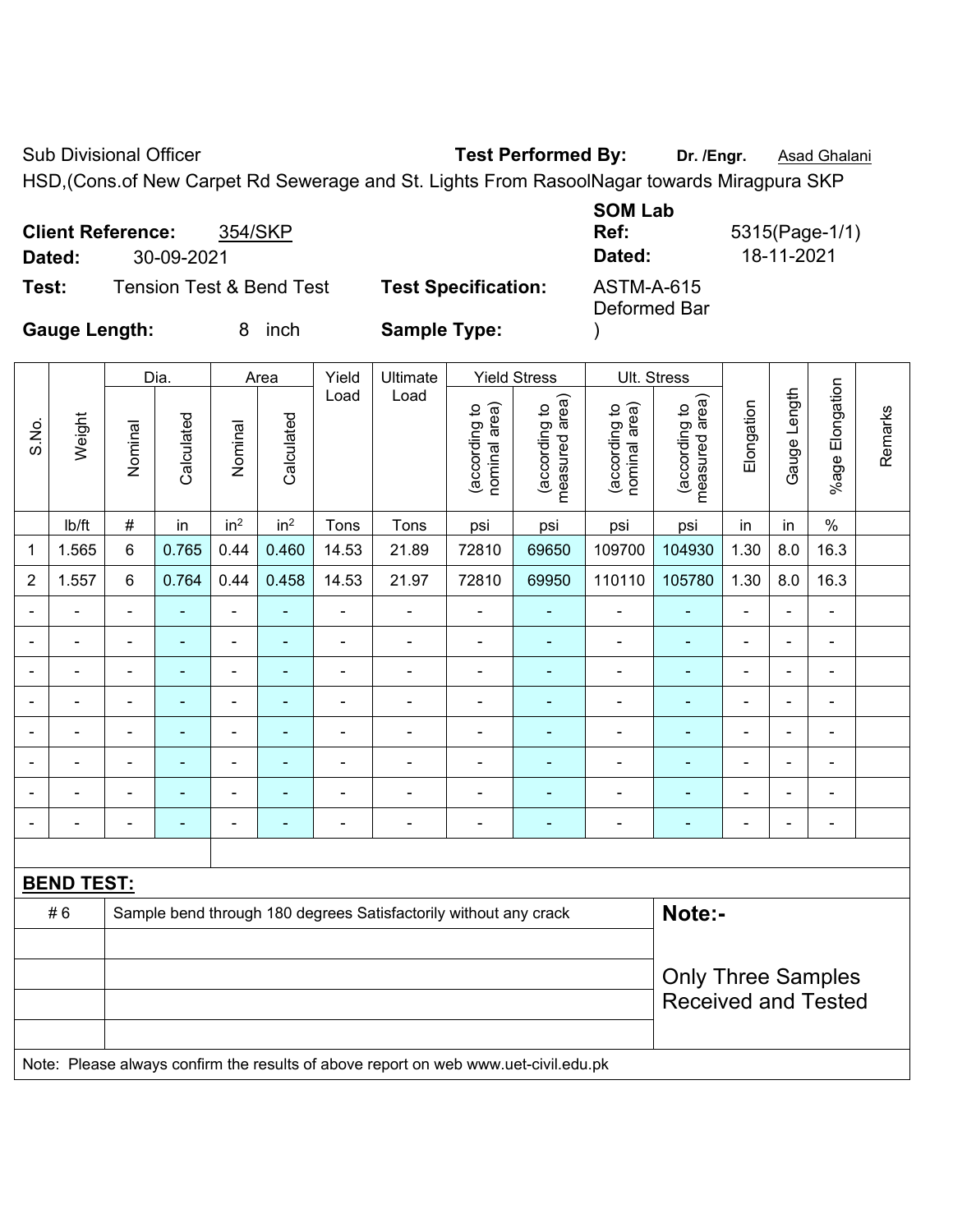Abdullah Khan Architect **Test Performed By:** Dr. /Engr. **Asad Ghalani** 

CIMS,Site Office, DHAB ( CMH Institute Of Medical Science,DHA Bahawalpur)

| <b>Client Reference:</b> |            | RE/TB/01/CIMS/Site/Lab/04 |                            | Ref:       | 5316(Page-1/              |
|--------------------------|------------|---------------------------|----------------------------|------------|---------------------------|
| Dated:                   | 09-11-2021 |                           |                            | Dated:     | 18-11-2021                |
| Test:                    |            | Tension Test & Bend Test  | <b>Test Specification:</b> | ASTM-A-615 |                           |
| <b>Gauge Length:</b>     |            | inch                      | <b>Sample Type:</b>        |            | Deformed Bar (Agha Steel) |

**SOM Lab** 

**Ref:** 5316(Page-1/1)

|                |                   |                            | Dia.       |                          | Area            | Yield          | Ultimate                                                                            |                                | <b>Yield Stress</b>             |                                | Ult. Stress                     |                |                          |                              |         |  |
|----------------|-------------------|----------------------------|------------|--------------------------|-----------------|----------------|-------------------------------------------------------------------------------------|--------------------------------|---------------------------------|--------------------------------|---------------------------------|----------------|--------------------------|------------------------------|---------|--|
| S.No.          | Weight            | Nominal                    | Calculated | Nominal                  | Calculated      | Load           | Load                                                                                | nominal area)<br>(according to | (according to<br>measured area) | (according to<br>nominal area) | (according to<br>measured area) | Elongation     | Gauge Length             | %age Elongation              | Remarks |  |
|                | lb/ft             | $\#$                       | in         | in <sup>2</sup>          | in <sup>2</sup> | Tons           | Tons                                                                                | psi                            | psi                             | psi                            | psi                             | in             | in                       | $\%$                         |         |  |
| 1              | 2.642             | $\,8\,$                    | 0.994      | 0.79                     | 0.776           | 23.39          | 32.69                                                                               | 65310                          | 66490                           | 91270                          | 92910                           | 1.60           | 8.0                      | 20.0                         |         |  |
| $\overline{2}$ | 2.645             | 8                          | 0.995      | 0.79                     | 0.777           | 23.62          | 32.74                                                                               | 65940                          | 67040                           | 91410                          | 92940                           | 1.50           | 8.0                      | 18.8                         |         |  |
|                |                   |                            |            | $\blacksquare$           |                 |                | $\overline{a}$                                                                      | $\blacksquare$                 |                                 |                                |                                 |                |                          | $\overline{a}$               |         |  |
|                |                   |                            |            | $\blacksquare$           |                 |                | $\blacksquare$                                                                      | $\blacksquare$                 |                                 | $\blacksquare$                 |                                 |                |                          | $\blacksquare$               |         |  |
|                |                   |                            |            | ÷                        | ۰               | $\blacksquare$ | $\blacksquare$                                                                      | $\blacksquare$                 | ۰                               | $\blacksquare$                 | ٠                               | $\blacksquare$ | $\blacksquare$           | $\blacksquare$               |         |  |
|                |                   | $\blacksquare$             | ÷          | ä,                       | $\blacksquare$  | $\blacksquare$ | $\blacksquare$                                                                      | $\blacksquare$                 | ۰                               | ÷,                             | $\blacksquare$                  | $\blacksquare$ | $\blacksquare$           | $\qquad \qquad \blacksquare$ |         |  |
|                | ÷                 | $\blacksquare$             | ÷          | $\overline{\phantom{0}}$ | ۰               | $\blacksquare$ | $\blacksquare$                                                                      | $\blacksquare$                 | ÷                               | $\blacksquare$                 | ٠                               | $\blacksquare$ | $\overline{\phantom{0}}$ | $\qquad \qquad \blacksquare$ |         |  |
|                | ÷                 | $\blacksquare$             |            | ÷,                       | -               | $\blacksquare$ | $\blacksquare$                                                                      | $\blacksquare$                 | ÷                               | $\blacksquare$                 | ٠                               |                |                          | ÷,                           |         |  |
|                |                   |                            |            |                          |                 |                |                                                                                     |                                |                                 |                                |                                 |                |                          | $\blacksquare$               |         |  |
|                |                   |                            |            |                          |                 |                |                                                                                     | $\blacksquare$                 |                                 |                                |                                 |                |                          | ÷                            |         |  |
|                |                   |                            |            |                          |                 |                |                                                                                     |                                |                                 |                                |                                 |                |                          |                              |         |  |
|                | <b>BEND TEST:</b> |                            |            |                          |                 |                |                                                                                     |                                |                                 |                                |                                 |                |                          |                              |         |  |
|                | # 8               |                            |            |                          |                 |                | Sample bend through 180 degrees Satisfactorily without any crack                    |                                |                                 |                                | Note:-                          |                |                          |                              |         |  |
|                |                   |                            |            |                          |                 |                |                                                                                     |                                |                                 |                                |                                 |                |                          |                              |         |  |
|                |                   |                            |            |                          |                 |                |                                                                                     |                                |                                 |                                | <b>Only Three Samples</b>       |                |                          |                              |         |  |
|                |                   | <b>Received and Tested</b> |            |                          |                 |                |                                                                                     |                                |                                 |                                |                                 |                |                          |                              |         |  |
|                |                   |                            |            |                          |                 |                | Note: Please always confirm the results of above report on web www.uet-civil.edu.pk |                                |                                 |                                |                                 |                |                          |                              |         |  |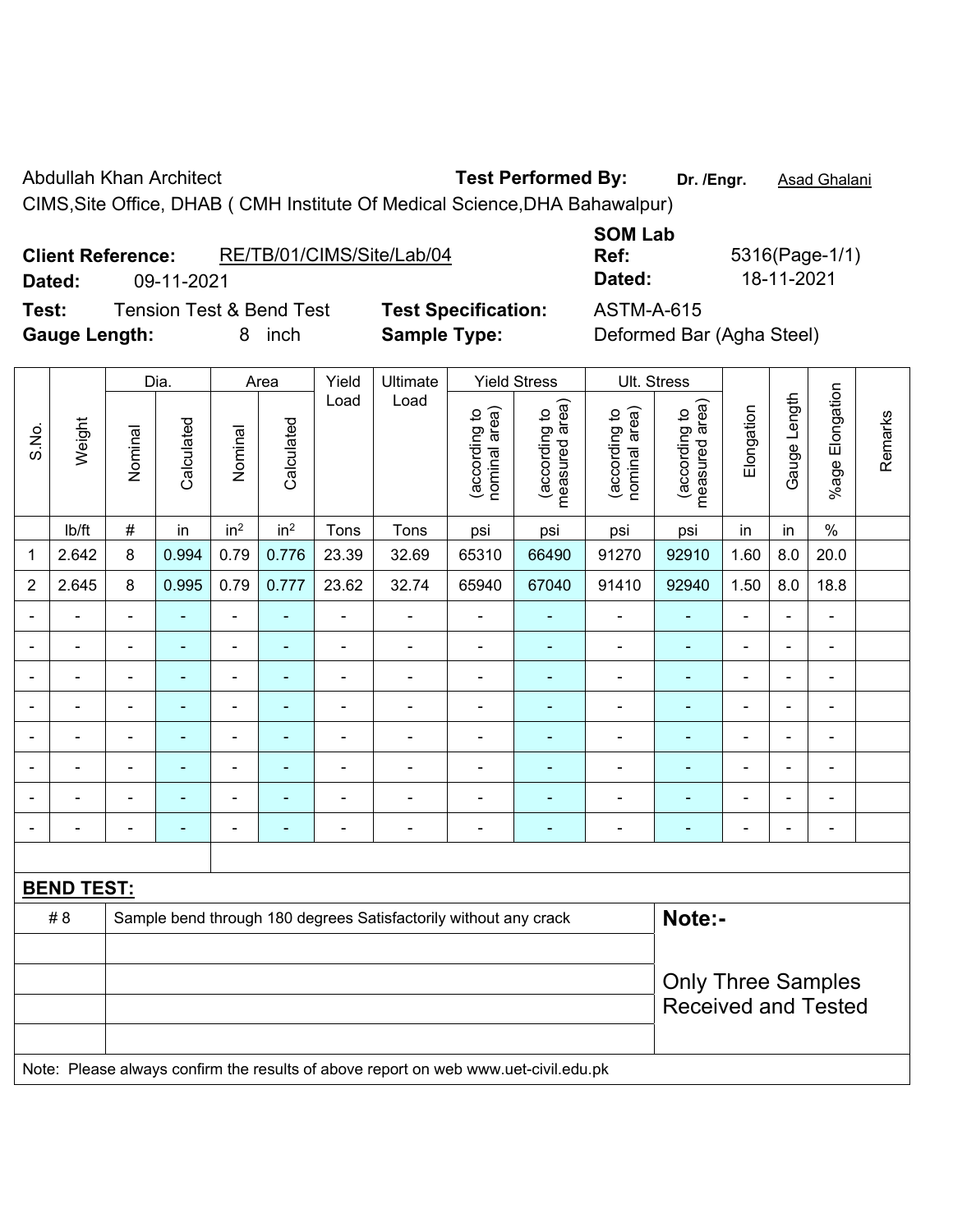Irfan Siddique **Test Performed By:** Dr. /Engr. **Asad Ghalani** 

Building Standards,( Construction of Residential Building in Gulberg, Lahore)

| <b>Client Reference:</b> |                                     | GT/LTR/211118-120 |                            | <b>SOM Lab</b><br>Ref:            | 5317(Page-1/1) |
|--------------------------|-------------------------------------|-------------------|----------------------------|-----------------------------------|----------------|
| Dated:                   | 18-11-2021                          |                   |                            | Dated:                            | 18-11-2021     |
| Test:                    | <b>Tension Test &amp; Bend Test</b> |                   | <b>Test Specification:</b> | <b>ASTM-A-615</b><br>Deformed Bar |                |
| <b>Gauge Length:</b>     |                                     | inch              | <b>Sample Type:</b>        |                                   |                |

|                          |                          |                                                                                     | Dia.                   |                          | Area            | Yield          |                          | Ult. Stress                    |                                   |                                |                                                       |                |                          |                 |         |
|--------------------------|--------------------------|-------------------------------------------------------------------------------------|------------------------|--------------------------|-----------------|----------------|--------------------------|--------------------------------|-----------------------------------|--------------------------------|-------------------------------------------------------|----------------|--------------------------|-----------------|---------|
| S.No.                    | Weight                   | Nominal                                                                             | Calculated             | Nominal                  | Calculated      | Load           | Load                     | nominal area)<br>(according to | (according to  <br>measured area) | nominal area)<br>(according to | measured area)<br>(according to                       | Elongation     | Gauge Length             | %age Elongation | Remarks |
|                          | Ib/ft                    | $\#$                                                                                | in                     | in <sup>2</sup>          | in <sup>2</sup> | Tons           | Tons                     | psi                            | psi                               | psi                            | psi                                                   | in             | in                       | $\%$            |         |
| 1                        | 2.589                    | $\,8\,$                                                                             | 0.984                  | 0.79                     | 0.761           | 23.92          | 31.96                    | 66790                          | 69340                             | 89220                          | 92620                                                 | 1.00           | 8.0                      | 12.5            |         |
| $\overline{2}$           | 1.483                    | 6                                                                                   | 0.745                  | 0.44                     | 0.436           | 17.28          | 21.07                    | 86610                          | 87400                             | 105610                         | 106580                                                | 1.00           | 8.0                      | 12.5            |         |
| $\overline{\phantom{a}}$ | $\blacksquare$           | $\blacksquare$                                                                      | $\blacksquare$         | $\blacksquare$           | ÷,              | $\blacksquare$ | $\blacksquare$           | $\blacksquare$                 | ÷                                 | $\blacksquare$                 | $\blacksquare$                                        | $\overline{a}$ | ÷                        | $\blacksquare$  |         |
|                          | $\blacksquare$           | $\blacksquare$                                                                      | ٠                      | ÷,                       |                 | $\blacksquare$ | $\blacksquare$           | $\blacksquare$                 | $\blacksquare$                    | $\blacksquare$                 | ÷                                                     | $\blacksquare$ |                          | $\blacksquare$  |         |
|                          | $\overline{a}$           |                                                                                     | ۰                      | ÷                        |                 |                | $\blacksquare$           | $\blacksquare$                 | ٠                                 | $\overline{a}$                 | $\blacksquare$                                        | $\overline{a}$ |                          | ÷               |         |
|                          | $\blacksquare$           | $\blacksquare$                                                                      | $\blacksquare$         | $\blacksquare$           |                 | $\blacksquare$ | $\blacksquare$           | $\blacksquare$                 |                                   | $\blacksquare$                 | ۰                                                     |                |                          | $\blacksquare$  |         |
| $\blacksquare$           | $\blacksquare$           | $\blacksquare$                                                                      | $\blacksquare$         | ÷,                       | $\blacksquare$  | $\blacksquare$ | $\blacksquare$           | $\blacksquare$                 | $\blacksquare$                    | $\blacksquare$                 | $\blacksquare$                                        | $\blacksquare$ | $\overline{\phantom{0}}$ | $\blacksquare$  |         |
| $\blacksquare$           | $\blacksquare$           | $\blacksquare$                                                                      | $\blacksquare$         | ÷,                       | ٠               | $\blacksquare$ | $\blacksquare$           | $\blacksquare$                 | ◆                                 | $\blacksquare$                 | $\qquad \qquad \blacksquare$                          | $\blacksquare$ | $\blacksquare$           | $\blacksquare$  |         |
|                          | ÷,                       | $\blacksquare$                                                                      | $\blacksquare$         | $\overline{\phantom{0}}$ |                 | $\blacksquare$ | $\blacksquare$           | $\blacksquare$                 | ä,                                | $\blacksquare$                 | $\blacksquare$                                        | $\blacksquare$ | ÷                        | $\blacksquare$  |         |
|                          | $\overline{\phantom{a}}$ | $\blacksquare$                                                                      | $\blacksquare$         | ÷                        | ٠               | $\blacksquare$ | $\overline{\phantom{a}}$ | $\blacksquare$                 | $\blacksquare$                    | $\blacksquare$                 | $\blacksquare$                                        | $\blacksquare$ |                          | $\blacksquare$  |         |
|                          |                          |                                                                                     |                        |                          |                 |                |                          |                                |                                   |                                |                                                       |                |                          |                 |         |
|                          | <b>BEND TEST:</b>        |                                                                                     |                        |                          |                 |                |                          |                                |                                   |                                |                                                       |                |                          |                 |         |
|                          |                          |                                                                                     | No Bend test performed |                          |                 |                |                          |                                |                                   |                                | Note:-                                                |                |                          |                 |         |
|                          |                          |                                                                                     |                        |                          |                 |                |                          |                                |                                   |                                |                                                       |                |                          |                 |         |
|                          |                          |                                                                                     |                        |                          |                 |                |                          |                                |                                   |                                | <b>Only Two Samples</b><br><b>Received and Tested</b> |                |                          |                 |         |
|                          |                          | Note: Please always confirm the results of above report on web www.uet-civil.edu.pk |                        |                          |                 |                |                          |                                |                                   |                                |                                                       |                |                          |                 |         |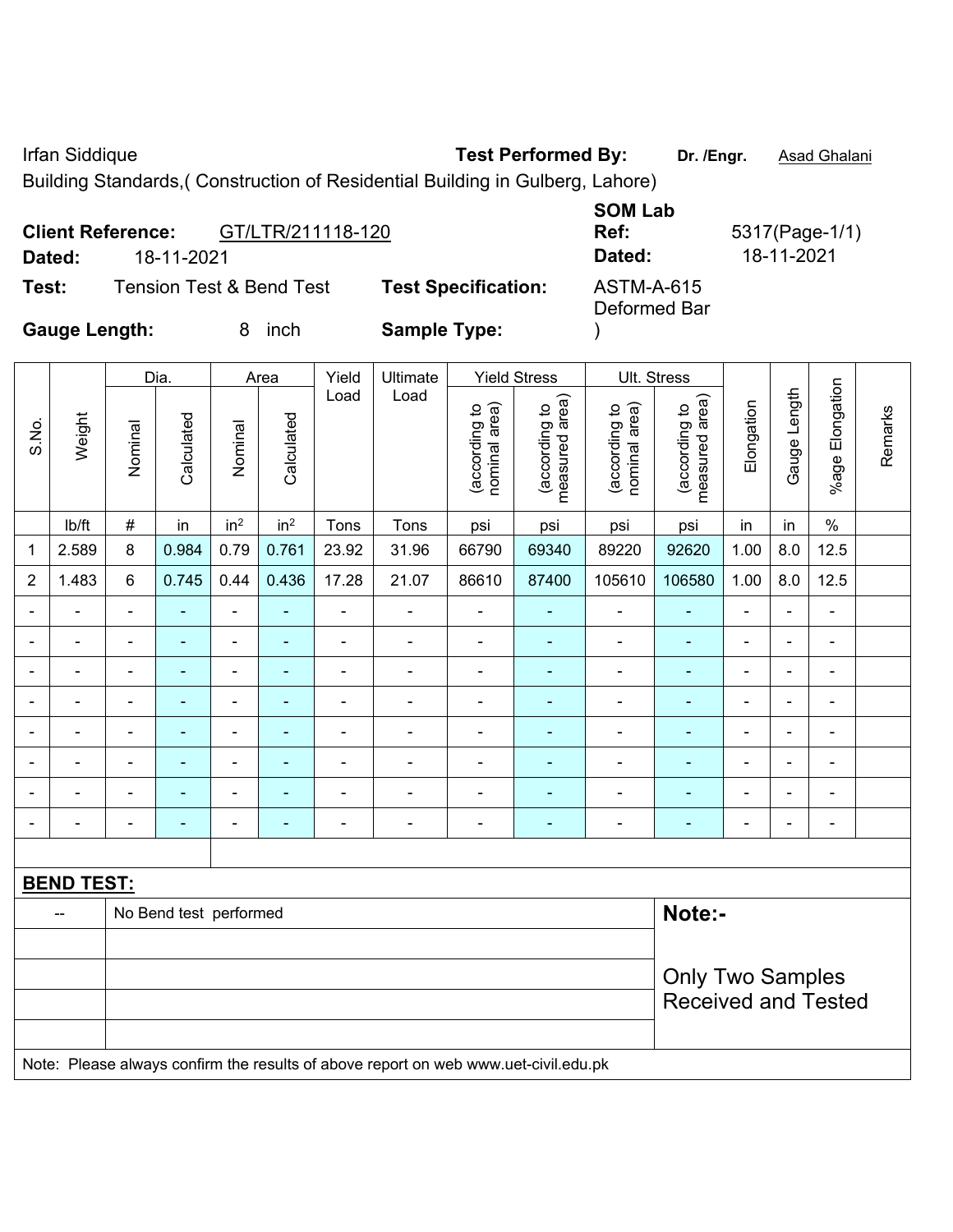RE, New Vision Eng Consultant **Test Performed By:** Dr. /Engr. **Asad Ghalani** 

Site Office DHA Bahawalpur,(Civil Infrastructure Development Works for MB-01 Extension Bridge DHAB)

| <b>Client Reference:</b> |            | RE/NVEC/Site-MB-01/71    |                            |                                 | <b>SOM Lab Ref:</b> 5318(Page-1/2) |
|--------------------------|------------|--------------------------|----------------------------|---------------------------------|------------------------------------|
| Dated:                   | 13-11-2021 |                          |                            | Dated:                          | 18-11-2021                         |
| Test:                    |            | Tension Test & Bend Test | <b>Test Specification:</b> | ASTM-A-615<br>Deformed Bar (Pak |                                    |

**Gauge Length:** 8 inch **Sample Type:** 

|                | <b>Gauge Length:</b> |                          |                          | 8               | inch                         | <b>Sample Type:</b> |                |                                |                                 | Steel)                         |                                 |                          |                          |                              |         |
|----------------|----------------------|--------------------------|--------------------------|-----------------|------------------------------|---------------------|----------------|--------------------------------|---------------------------------|--------------------------------|---------------------------------|--------------------------|--------------------------|------------------------------|---------|
|                |                      |                          | Dia.                     |                 | Area                         | Yield               | Ultimate       |                                | <b>Yield Stress</b>             | Ult. Stress                    |                                 |                          |                          |                              |         |
| S.No.          | Weight               | Nominal                  | Calculated               | Nominal         | Calculated                   | Load                | Load           | nominal area)<br>(according to | measured area)<br>(according to | nominal area)<br>(according to | measured area)<br>(according to | Elongation               | Gauge Length             | %age Elongation              | Remarks |
|                | lb/ft                | $\#$                     | in                       | in <sup>2</sup> | in <sup>2</sup>              | Tons                | Tons           | psi                            | psi                             | psi                            | psi                             | in                       | in                       | $\%$                         |         |
| 1              | 1.476                | 6                        | 0.743                    | 0.44            | 0.434                        | 13.78               | 19.22          | 69080                          | 70040                           | 96320                          | 97650                           | 1.10                     | 8.0                      | 13.8                         |         |
| $\overline{2}$ | 1.481                | 6                        | 0.744                    | 0.44            | 0.435                        | 13.58               | 19.29          | 68060                          | 68840                           | 96670                          | 97780                           | 1.40                     | 8.0                      | 17.5                         |         |
|                |                      |                          |                          | -               | $\qquad \qquad \blacksquare$ | $\blacksquare$      |                | $\blacksquare$                 | ۰                               | ۰                              |                                 | $\blacksquare$           | $\overline{\phantom{0}}$ | $\qquad \qquad \blacksquare$ |         |
|                |                      |                          |                          | $\blacksquare$  | $\blacksquare$               |                     |                | $\blacksquare$                 | ٠                               |                                |                                 |                          | $\blacksquare$           | -                            |         |
|                |                      |                          |                          | $\blacksquare$  |                              |                     |                | ۰                              |                                 |                                |                                 |                          | $\blacksquare$           | -                            |         |
|                |                      |                          |                          | ۰               |                              | -                   |                | ۰                              |                                 |                                |                                 |                          | $\overline{\phantom{0}}$ |                              |         |
|                |                      |                          | $\overline{\phantom{0}}$ | -               |                              | -                   |                | $\qquad \qquad \blacksquare$   | ۰                               |                                |                                 | -                        | $\overline{\phantom{0}}$ | -                            |         |
|                |                      | $\blacksquare$           | $\blacksquare$           | $\blacksquare$  |                              | $\blacksquare$      | $\blacksquare$ | $\overline{\phantom{0}}$       | ۰                               | $\blacksquare$                 |                                 | $\overline{\phantom{0}}$ | $\blacksquare$           | -                            |         |
|                |                      | $\overline{\phantom{0}}$ | $\overline{\phantom{0}}$ | $\blacksquare$  | ٠                            | $\blacksquare$      | ۰              | ٠                              | -                               | $\blacksquare$                 |                                 | $\blacksquare$           | $\blacksquare$           | $\blacksquare$               |         |
|                |                      |                          |                          | -               | ٠                            | -                   | -              | -                              | -                               |                                |                                 | $\overline{\phantom{0}}$ | $\overline{\phantom{0}}$ | $\blacksquare$               |         |
|                |                      |                          |                          |                 |                              |                     |                |                                |                                 |                                |                                 |                          |                          |                              |         |

| <b>BEND TEST:</b> |                                                                                     |                                                         |
|-------------------|-------------------------------------------------------------------------------------|---------------------------------------------------------|
| # 6               | Sample bend through 180 degrees Satisfactorily without any crack                    | Note:-                                                  |
|                   |                                                                                     | <b>Only Three Samples</b><br><b>Received and Tested</b> |
|                   | Note: Please always confirm the results of above report on web www.uet-civil.edu.pk |                                                         |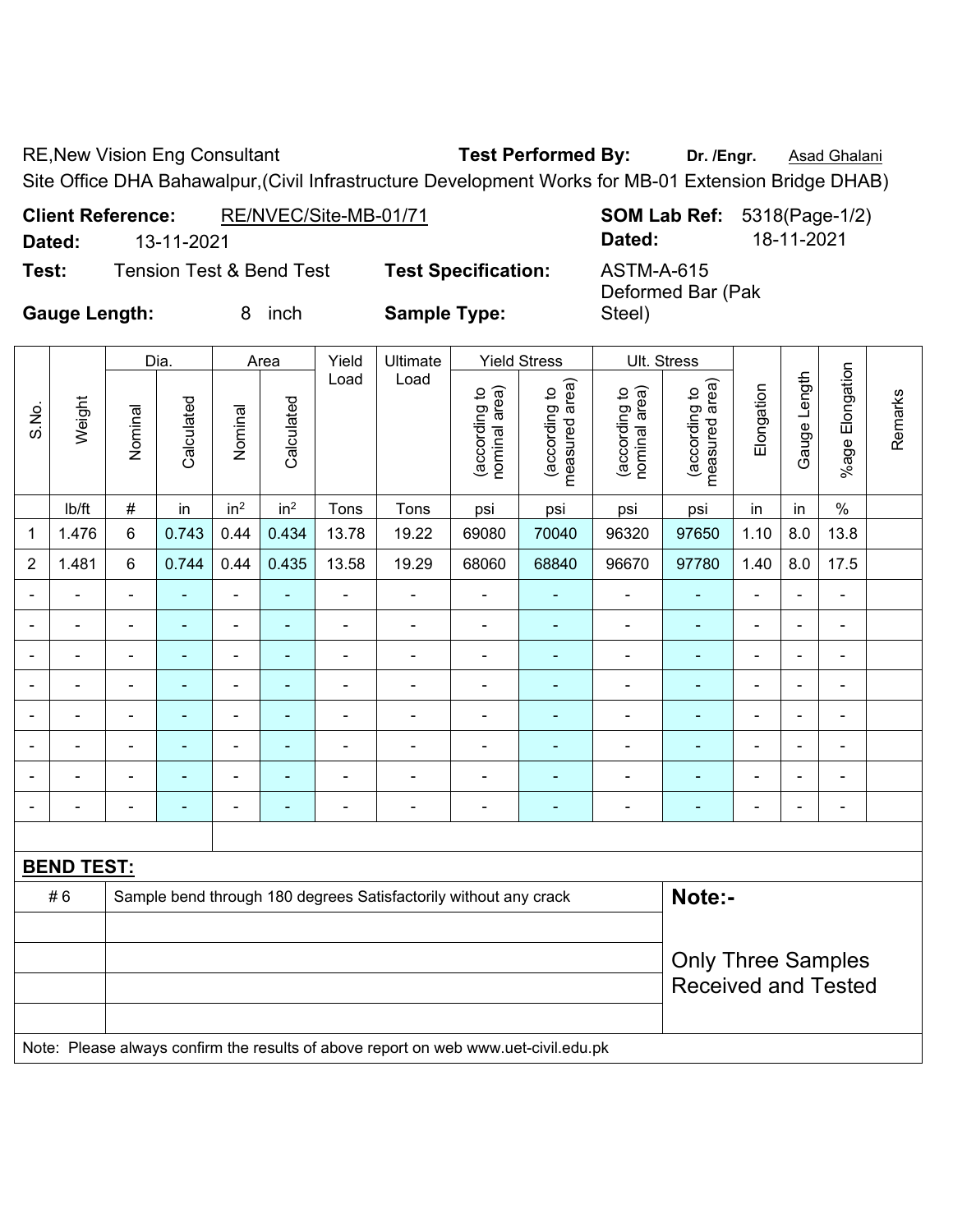Ashfaq Ul Haq **Test Performed By:** Dr. /Engr. **Asad Ghalani** 

RE,New Vision Engg.Consultant DHA Bahawalpur,(U/G Electrical Works of Sector-C)

| <b>Client Reference:</b> |            | RE/DEL-Elec/Sec-C/1905/Site/31 |
|--------------------------|------------|--------------------------------|
| Dated:                   | 16-11-2021 |                                |

**Test:** Tension Test & Bend Test **Test Specification:** ASTM-A-615 **Gauge Length:** 8 inch **Sample Type:** Deformed Bar (Mughal)

**SOM Lab Ref:** 5318(Page-2/2) **Dated:** 16-11-2021 **Dated:** 18-11-2021

|                |                   |                                                                                     | Dia.           |                 | Area            | Yield          | Ultimate                                                         |                                | <b>Yield Stress</b>             |                                | Ult. Stress                     |                |                |                                                         |         |
|----------------|-------------------|-------------------------------------------------------------------------------------|----------------|-----------------|-----------------|----------------|------------------------------------------------------------------|--------------------------------|---------------------------------|--------------------------------|---------------------------------|----------------|----------------|---------------------------------------------------------|---------|
| S.No.          | Weight            | Nominal                                                                             | Calculated     | Nominal         | Calculated      | Load           | Load                                                             | nominal area)<br>(according to | (according to<br>measured area) | nominal area)<br>(according to | (according to<br>measured area) | Elongation     | Gauge Length   | %age Elongation                                         | Remarks |
|                | lb/ft             | $\#$                                                                                | in             | in <sup>2</sup> | in <sup>2</sup> | Tons           | Tons                                                             | psi                            | psi                             | psi                            | psi                             | in             | in             | $\%$                                                    |         |
| 1              | 0.659             | $\overline{4}$                                                                      | 0.497          | 0.20            | 0.194           | 7.46           | 8.87                                                             | 82290                          | 84830                           | 97800                          | 100820                          | 1.10           | 8.0            | 13.8                                                    |         |
| $\overline{2}$ | 0.659             | $\overline{4}$                                                                      | 0.497          | 0.20            | 0.194           | 7.70           | 9.04                                                             | 84870                          | 87500                           | 99710                          | 102790                          | 1.00           | 8.0            | 12.5                                                    |         |
| $\blacksquare$ | $\blacksquare$    | $\blacksquare$                                                                      | $\blacksquare$ | $\blacksquare$  | ä,              | $\blacksquare$ | $\blacksquare$                                                   | $\blacksquare$                 | $\blacksquare$                  | ÷                              | $\blacksquare$                  | ä,             | $\blacksquare$ | $\blacksquare$                                          |         |
| $\blacksquare$ | $\blacksquare$    | $\blacksquare$                                                                      | $\blacksquare$ | $\blacksquare$  | ۰               | $\blacksquare$ | $\blacksquare$                                                   | $\overline{\phantom{a}}$       | $\blacksquare$                  | $\blacksquare$                 | $\blacksquare$                  | $\blacksquare$ | $\blacksquare$ | ÷,                                                      |         |
| $\blacksquare$ | $\blacksquare$    | $\blacksquare$                                                                      | $\blacksquare$ | $\blacksquare$  | ۰               | $\blacksquare$ | $\blacksquare$                                                   | $\blacksquare$                 | $\blacksquare$                  | $\blacksquare$                 | $\blacksquare$                  | $\blacksquare$ | $\blacksquare$ | $\blacksquare$                                          |         |
| $\blacksquare$ | Ē,                | $\blacksquare$                                                                      | $\blacksquare$ | $\blacksquare$  | ۰               | $\blacksquare$ | ÷.                                                               | $\blacksquare$                 |                                 | $\blacksquare$                 | ä,                              | Ē,             |                | $\blacksquare$                                          |         |
|                |                   | $\blacksquare$                                                                      | $\blacksquare$ | $\blacksquare$  | $\blacksquare$  | $\blacksquare$ | $\blacksquare$                                                   | $\blacksquare$                 | $\blacksquare$                  | $\overline{\phantom{a}}$       | $\blacksquare$                  | $\blacksquare$ |                | $\blacksquare$                                          |         |
|                |                   | $\blacksquare$                                                                      |                |                 |                 |                | $\blacksquare$                                                   | $\blacksquare$                 |                                 |                                |                                 |                |                |                                                         |         |
| $\blacksquare$ |                   | $\qquad \qquad \blacksquare$                                                        | $\blacksquare$ |                 | ۰               |                | ۰                                                                | $\overline{\phantom{0}}$       | $\blacksquare$                  | $\overline{\phantom{0}}$       | ٠                               | $\blacksquare$ |                | $\blacksquare$                                          |         |
| $\blacksquare$ | Ē,                | $\blacksquare$                                                                      | $\blacksquare$ | $\blacksquare$  | ä,              | $\blacksquare$ | $\frac{1}{2}$                                                    | $\blacksquare$                 | $\blacksquare$                  | $\blacksquare$                 | $\blacksquare$                  | $\blacksquare$ | L,             | ÷,                                                      |         |
|                |                   |                                                                                     |                |                 |                 |                |                                                                  |                                |                                 |                                |                                 |                |                |                                                         |         |
|                | <b>BEND TEST:</b> |                                                                                     |                |                 |                 |                |                                                                  |                                |                                 |                                |                                 |                |                |                                                         |         |
|                | #4                |                                                                                     |                |                 |                 |                | Sample bend through 180 degrees Satisfactorily without any crack |                                |                                 |                                | Note:-                          |                |                |                                                         |         |
|                |                   |                                                                                     |                |                 |                 |                |                                                                  |                                |                                 |                                |                                 |                |                |                                                         |         |
|                |                   |                                                                                     |                |                 |                 |                |                                                                  |                                |                                 |                                |                                 |                |                | <b>Only Three Samples</b><br><b>Received and Tested</b> |         |
|                |                   | Note: Please always confirm the results of above report on web www.uet-civil.edu.pk |                |                 |                 |                |                                                                  |                                |                                 |                                |                                 |                |                |                                                         |         |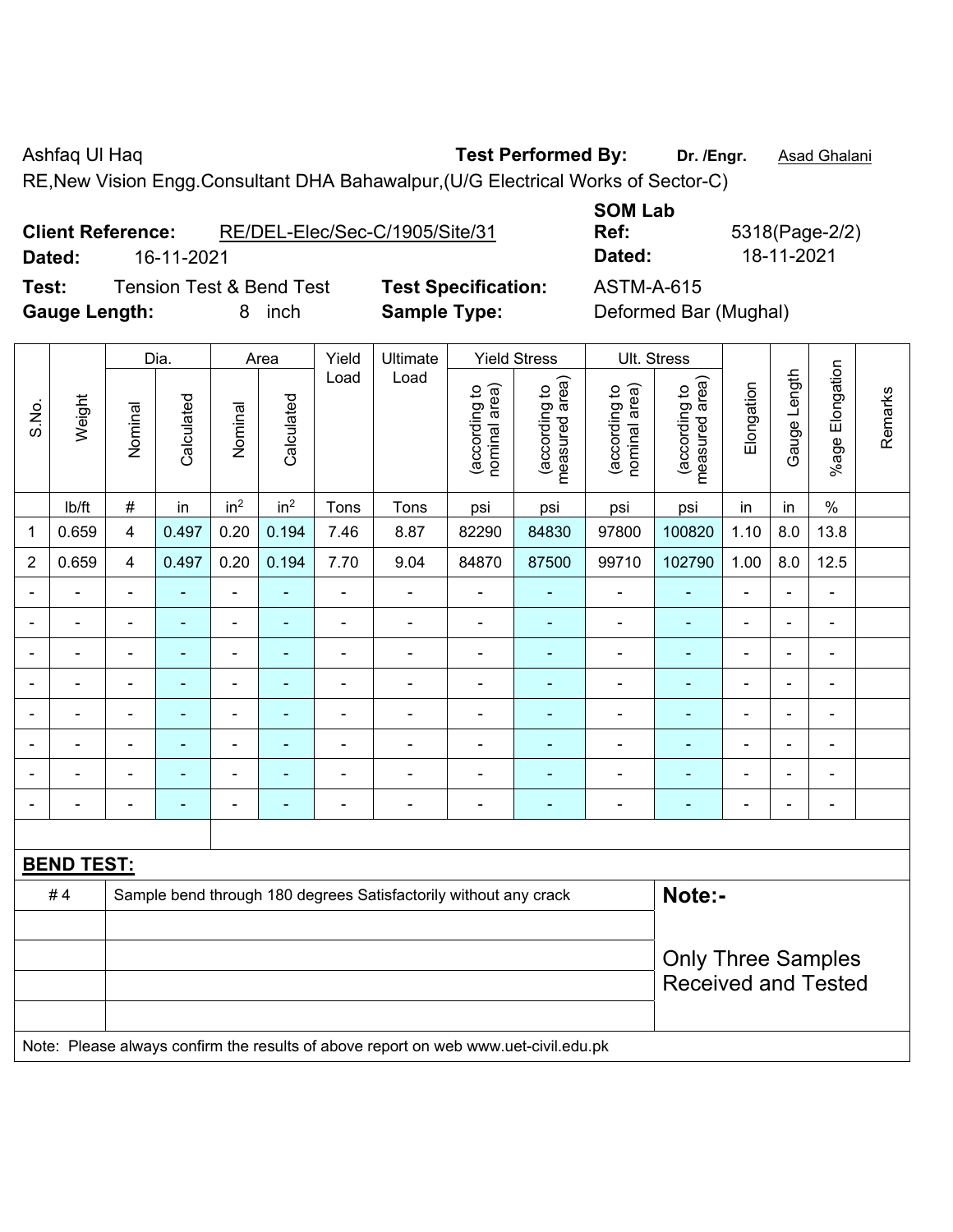Maj Dy Dir MTL(Adnan Khalid R) **Test Performed By:** Dr. /Engr. **Asad Ghalani** DHA Lahore,(Infra Dev Works of Sector-U&V Ph-VIII)( M/s Ambiance)

## **Client Reference:** 408/241/E/Lab/158/42

**Dated:** 12-11-2021 **Dated:** 18-11-2021

**Test:** Tension Test & Bend Test **Test Specification:** ASTM-A-615 **Gauge Length:** 8 inch **Sample Type:** Deformed Bar (SJ Steel)

|             | Date |
|-------------|------|
| cification: | ASTN |
|             |      |

**Ref:** 5319(Page-1/1)

**SOM Lab** 

|                                                                        |                   |                | Dia.                     |                 | Area            | Yield          | Ultimate                                                                            | <b>Yield Stress</b>            |                                 | Ult. Stress                    |                                    |                |                |                          |         |
|------------------------------------------------------------------------|-------------------|----------------|--------------------------|-----------------|-----------------|----------------|-------------------------------------------------------------------------------------|--------------------------------|---------------------------------|--------------------------------|------------------------------------|----------------|----------------|--------------------------|---------|
| S.No.                                                                  | Weight            | Nominal        | Calculated               | Nominal         | Calculated      | Load           | Load                                                                                | (according to<br>nominal area) | (according to<br>measured area) | nominal area)<br>(according to | area)<br>(according to<br>neasured | Elongation     | Gauge Length   | Elongation<br>$%$ age    | Remarks |
|                                                                        | lb/ft             | #              | in                       | in <sup>2</sup> | in <sup>2</sup> | Tons           | Tons                                                                                | psi                            | psi                             | psi                            | psi                                | in             | in             | $\%$                     |         |
| 1                                                                      | 2.672             | 8              | 1.000                    | 0.79            | 0.785           | 30.53          | 37.43                                                                               | 85230                          | 85780                           | 104500                         | 105160                             | 1.10           | 8.0            | 13.8                     |         |
| $\overline{2}$                                                         | 2.711             | 8              | 1.007                    | 0.79            | 0.797           | 24.49          | 33.79                                                                               | 68360                          | 67760                           | 94340                          | 93510                              | 1.20           | 8.0            | 15.0                     |         |
| 3                                                                      | 1.483             | 6              | 0.745                    | 0.44            | 0.436           | 14.53          | 19.37                                                                               | 72810                          | 73480                           | 97080                          | 97970                              | 1.30           | 8.0            | 16.3                     |         |
| 4                                                                      | 1.467             | 6              | 0.741                    | 0.44            | 0.431           | 14.27          | 19.16                                                                               | 71540                          | 73030                           | 96060                          | 98070                              | 1.40           | 8.0            | 17.5                     |         |
| 5                                                                      | 0.626             | $\overline{4}$ | 0.484                    | 0.20            | 0.184           | 6.31           | 8.10                                                                                | 69580                          | 75630                           | 89370                          | 97140                              | 1.00           | 8.0            | 12.5                     |         |
| 6                                                                      | 0.629             | $\overline{4}$ | 0.485                    | 0.20            | 0.185           | 6.39           | 8.23                                                                                | 70480                          | 76200                           | 90720                          | 98070                              | 1.00           | 8.0            | 12.5                     |         |
|                                                                        |                   | ÷              | ÷,                       |                 |                 | $\blacksquare$ | $\blacksquare$                                                                      | $\blacksquare$                 |                                 | $\blacksquare$                 |                                    | ÷,             | $\blacksquare$ | $\blacksquare$           |         |
|                                                                        |                   |                |                          |                 |                 |                |                                                                                     | $\blacksquare$                 |                                 |                                |                                    |                |                |                          |         |
|                                                                        |                   |                |                          |                 |                 |                |                                                                                     | $\blacksquare$                 | $\blacksquare$                  |                                |                                    | $\overline{a}$ |                |                          |         |
|                                                                        |                   | $\blacksquare$ | $\overline{\phantom{0}}$ | ۰               |                 |                | $\blacksquare$                                                                      | $\blacksquare$                 | $\overline{\phantom{0}}$        | $\blacksquare$                 | $\blacksquare$                     | -              | $\blacksquare$ | $\overline{\phantom{0}}$ |         |
|                                                                        |                   |                |                          |                 |                 |                |                                                                                     |                                |                                 |                                |                                    |                |                |                          |         |
|                                                                        | <b>BEND TEST:</b> |                |                          |                 |                 |                |                                                                                     |                                |                                 |                                |                                    |                |                |                          |         |
|                                                                        | # 8               |                |                          |                 |                 |                | Sample bend through 180 degrees Satisfactorily without any crack                    |                                |                                 |                                | Note:-                             |                |                |                          |         |
|                                                                        | #6                |                |                          |                 |                 |                | Sample bend through 180 degrees Satisfactorily without any crack                    |                                |                                 |                                |                                    |                |                |                          |         |
| Sample bend through 180 degrees Satisfactorily without any crack<br>#4 |                   |                |                          |                 |                 |                |                                                                                     |                                |                                 |                                | <b>Only Nine Samples</b>           |                |                |                          |         |
|                                                                        |                   |                |                          |                 |                 |                |                                                                                     |                                |                                 | <b>Received and Tested</b>     |                                    |                |                |                          |         |
|                                                                        |                   |                |                          |                 |                 |                |                                                                                     |                                |                                 |                                |                                    |                |                |                          |         |
|                                                                        |                   |                |                          |                 |                 |                | Note: Please always confirm the results of above report on web www.uet-civil.edu.pk |                                |                                 |                                |                                    |                |                |                          |         |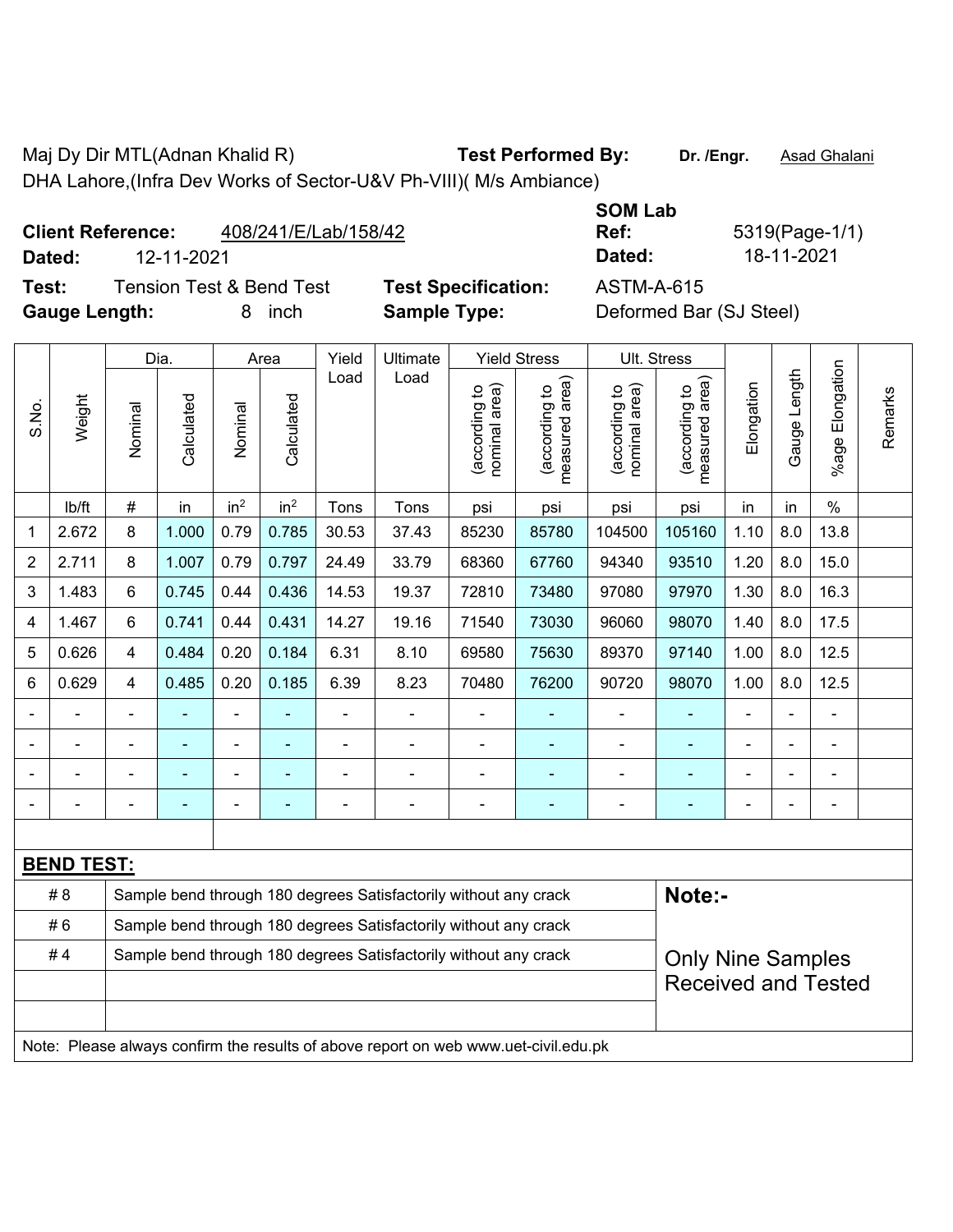M R Builders **Test Performed By:** Dr. /Engr. **Asad Ghalani** CH R Builders Assembly Dr. *Asad Ghalani* 

Lahore (Construction of New ABL Building 3A 4A Commercial Talwar Chowk Bahria Town Lahore)

| <b>Client Reference:</b> | Nil |
|--------------------------|-----|
|--------------------------|-----|

**Dated:** 18-11-2021 **Dated:** 18-11-2021

**Test:** Tension Test & Bend Test **Test Specification:** ASTM-A-615 **Gauge Length:** 8 inch **Sample Type:** Deformed Bar (Ittefaq Steel)

| <b>SOM Lab</b> |                |
|----------------|----------------|
| Ref:           | 5321(Page-1/1) |
| Dated:         | 18-11-2021     |

|                                                                        |                   | Dia.    |                | Area            |                 | Yield | Ultimate                                                                            | <b>Yield Stress</b>           |                                 | Ult. Stress                    |                                 |                |              |                          |         |
|------------------------------------------------------------------------|-------------------|---------|----------------|-----------------|-----------------|-------|-------------------------------------------------------------------------------------|-------------------------------|---------------------------------|--------------------------------|---------------------------------|----------------|--------------|--------------------------|---------|
| S.No.                                                                  | Weight            | Nominal | Calculated     | Nominal         | Calculated      | Load  | Load                                                                                | nominal area)<br>according to | (according to<br>measured area) | (according to<br>nominal area) | measured area)<br>(according to | Elongation     | Gauge Length | Elongation<br>$%$ age    | Remarks |
|                                                                        | Ib/ft             | #       | in             | in <sup>2</sup> | in <sup>2</sup> | Tons  | Tons                                                                                | psi                           | psi                             | psi                            | psi                             | in             | in           | $\%$                     |         |
| 1                                                                      | 2.628             | 8       | 0.991          | 0.79            | 0.772           | 27.59 | 35.95                                                                               | 77040                         | 78830                           | 100370                         | 102710                          | 1.00           | 8.0          | 12.5                     |         |
| $\overline{2}$                                                         | 2.657             | 8       | 0.997          | 0.79            | 0.781           | 29.63 | 37.38                                                                               | 82730                         | 83680                           | 104360                         | 105560                          | 1.00           | 8.0          | 12.5                     |         |
| 3                                                                      | 1.503             | 6       | 0.750          | 0.44            | 0.442           | 15.41 | 18.98                                                                               | 77260                         | 76910                           | 95140                          | 94710                           | 1.00           | 8.0          | 12.5                     |         |
| 4                                                                      | 1.502             | 6       | 0.749          | 0.44            | 0.441           | 15.31 | 19.24                                                                               | 76750                         | 76570                           | 96420                          | 96200                           | 1.10           | 8.0          | 13.8                     |         |
| 5                                                                      | 0.677             | 4       | 0.503          | 0.20            | 0.199           | 6.14  | 9.37                                                                                | 67670                         | 68010                           | 103300                         | 103820                          | 1.30           | 8.0          | 16.3                     |         |
| 6                                                                      | 0.681             | 4       | 0.505          | 0.20            | 0.200           | 6.14  | 9.35                                                                                | 67670                         | 67670                           | 103080                         | 103080                          | 1.20           | 8.0          | 15.0                     |         |
|                                                                        |                   |         | $\blacksquare$ | $\blacksquare$  |                 | ÷,    | $\frac{1}{2}$                                                                       |                               |                                 | $\blacksquare$                 | $\qquad \qquad \blacksquare$    | $\blacksquare$ |              | $\blacksquare$           |         |
|                                                                        | ÷                 |         | ÷,             | $\blacksquare$  |                 |       | ÷                                                                                   | $\overline{a}$                | ۰                               | $\blacksquare$                 | ä,                              |                |              | ä,                       |         |
|                                                                        |                   |         |                |                 |                 |       | $\blacksquare$                                                                      |                               | ۰                               |                                | ۰                               |                |              | ÷                        |         |
|                                                                        |                   |         |                |                 |                 |       |                                                                                     |                               |                                 |                                |                                 |                |              | $\overline{\phantom{0}}$ |         |
|                                                                        |                   |         |                |                 |                 |       |                                                                                     |                               |                                 |                                |                                 |                |              |                          |         |
|                                                                        | <b>BEND TEST:</b> |         |                |                 |                 |       |                                                                                     |                               |                                 |                                |                                 |                |              |                          |         |
|                                                                        | # 8               |         |                |                 |                 |       | Sample bend through 180 degrees Satisfactorily without any crack                    |                               |                                 |                                | Note:-                          |                |              |                          |         |
|                                                                        | #6                |         |                |                 |                 |       | Sample bend through 180 degrees Satisfactorily without any crack                    |                               |                                 |                                |                                 |                |              |                          |         |
| #4<br>Sample bend through 180 degrees Satisfactorily without any crack |                   |         |                |                 |                 |       |                                                                                     |                               |                                 |                                | <b>Only Nine Samples</b>        |                |              |                          |         |
|                                                                        |                   |         |                |                 |                 |       |                                                                                     |                               | <b>Received and Tested</b>      |                                |                                 |                |              |                          |         |
|                                                                        |                   |         |                |                 |                 |       | Note: Please always confirm the results of above report on web www.uet-civil.edu.pk |                               |                                 |                                |                                 |                |              |                          |         |